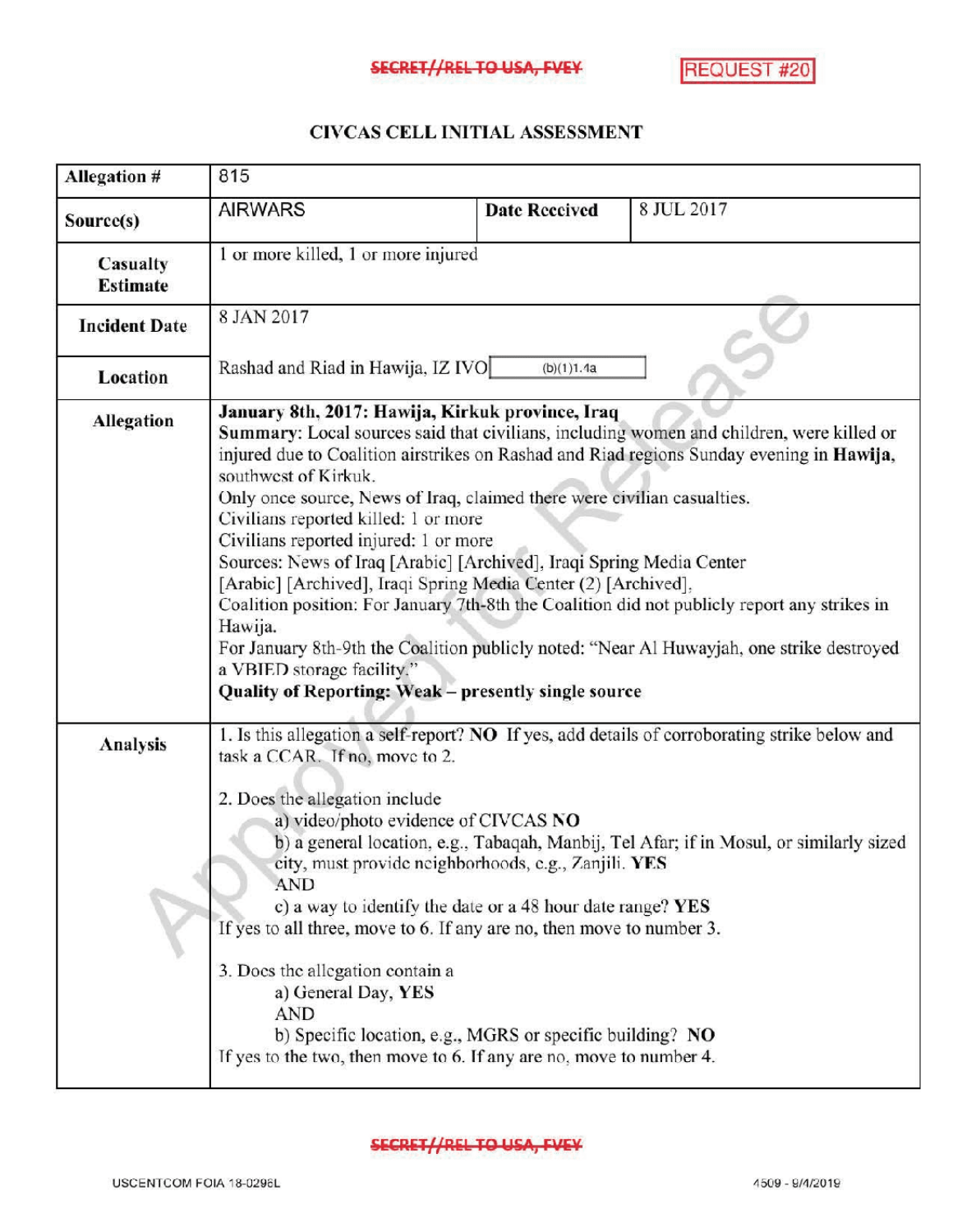|                                        | 4.a. Is the allegation from a single source (even if there are multiple sources, look at whether<br>the sources lack independence, i.e., all derived from one source)? YES If yes, move to 4.b.<br>If no, move to 5.<br>4.b. Is the single source a high quality source OR does it provide specific facts that may<br>warrant a CCAR. Specific details about location and the strikes occurring in the evening<br>of 8 JAN 2017. If yes, move to 6. If no, then move to 4.c.<br>4.c. Has media interviewed witnesses and/or victims? If yes, then contact journalist and re-<br>assess. If no, then close the allegation. |  |  |
|----------------------------------------|---------------------------------------------------------------------------------------------------------------------------------------------------------------------------------------------------------------------------------------------------------------------------------------------------------------------------------------------------------------------------------------------------------------------------------------------------------------------------------------------------------------------------------------------------------------------------------------------------------------------------|--|--|
|                                        | 5.a. Are any of the sources high quality? If yes, move to 6. If no, move to 5.b.<br>5.b. Are there at least two corroborating sources (total of 3) that independently reported the<br>allegation, OR does it provide specific facts that may warrant a CCAR? If yes, move to 6.<br>If no, close the allegation.                                                                                                                                                                                                                                                                                                           |  |  |
|                                        | 6. Does the allegation contain sufficient information on the time, location and details to<br>make an assessment of credibility? YES I.e., does it provide enough information to<br>determine the date within 48 hour; does it provide enough information to determine a<br>neighborhood, landmark, or other way to where the alleged incident occurred within a .5km<br>radius? If yes, move to 7. If no, close the allegation.                                                                                                                                                                                          |  |  |
|                                        | 7. Are there any potentially corroborating strikes? If yes, answer the below questions and<br>task CCAR. If no, close allegation.<br>No coalition strikes between 0900Z 8 JAN and 0600Z 9 JAN 2017 IVO Hawija.<br>See "(S-MESF) AW Allegation #29 8 JAN 2017.ppt".                                                                                                                                                                                                                                                                                                                                                        |  |  |
|                                        | 1. Assessed date of incident:<br>2. Location:                                                                                                                                                                                                                                                                                                                                                                                                                                                                                                                                                                             |  |  |
|                                        | 3. Corroborating strikes:                                                                                                                                                                                                                                                                                                                                                                                                                                                                                                                                                                                                 |  |  |
| <b>Non-US Coalition</b><br>Involvement |                                                                                                                                                                                                                                                                                                                                                                                                                                                                                                                                                                                                                           |  |  |
| <b>Decision</b>                        | Close at the IA due to insufficient evidence to corroborate the allegation.<br>No strikes in the location and timeframe alleged.<br>٠                                                                                                                                                                                                                                                                                                                                                                                                                                                                                     |  |  |
| Report<br><b>Approved By:</b>          | (b)(3) 10 USC 130b; (b)(6)                                                                                                                                                                                                                                                                                                                                                                                                                                                                                                                                                                                                |  |  |